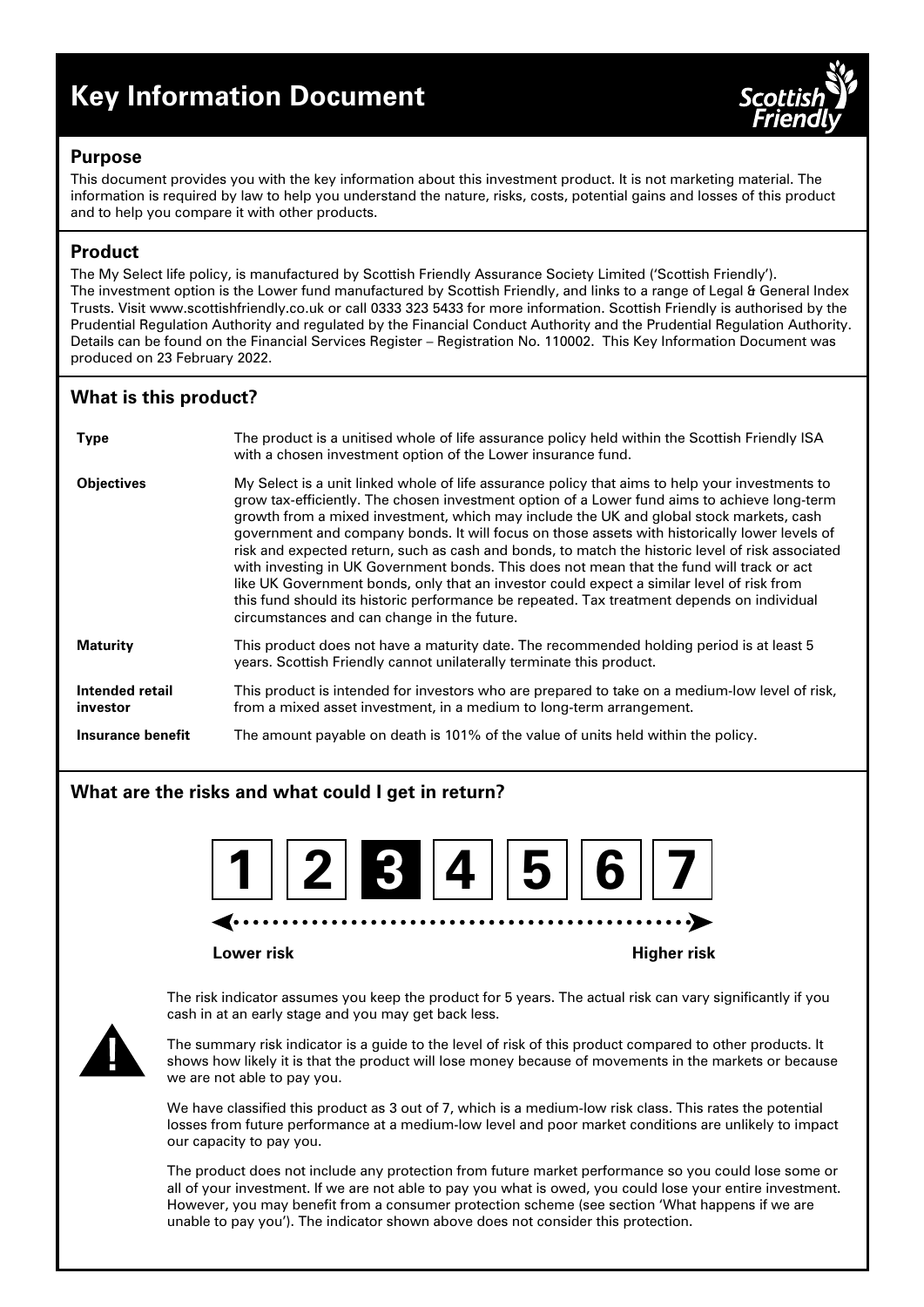| Investment                | £10,000                                               | 1 Year    | 3 Years   | 5 Years<br>(Recommended<br>holding period) |
|---------------------------|-------------------------------------------------------|-----------|-----------|--------------------------------------------|
| <b>Survival scenarios</b> |                                                       |           |           |                                            |
| <b>Stress</b>             | What you might get back after costs                   | £6,560    | £8,080    | £7,634                                     |
|                           | Average return each year                              | $-34.40%$ | $-6.86\%$ | $-5.26%$                                   |
| Unfavourable              | What you might get back after costs                   | £9,934    | £10.903   | £12,228                                    |
|                           | Average return each year                              | $-0.66%$  | 2.92%     | 4.10%                                      |
| <b>Moderate</b>           | What you might get back after costs                   | £10,721   | £12,442   | £14,488                                    |
|                           | Average return each year                              | 7.21%     | 7.55%     | 7.70%                                      |
| <b>Favourable</b>         | What you might get back after costs                   | £11.565   | £14,191   | £17,160                                    |
|                           | Average return each year                              | 15.65%    | 12.38%    | 11.40%                                     |
| <b>Death scenario</b>     |                                                       |           |           |                                            |
| Upon death                | What your beneficiaries might get back<br>after costs | £10.828   | £12,566   | £14,633                                    |

This table shows the money you could get back over the next 5 years, under different scenarios, assuming that you invest £10,000. The scenarios shown illustrate how your investment could perform. You can compare them with the scenarios of other products. The scenarios presented are an estimate of future performance based on evidence from the past on how the value of this investment varies, and are not an exact indicator. What you get will vary depending on how the market performs and how long you keep the product. The stress scenario shows what you might get back in extreme market circumstances, and it does not take into account the situation where we are not able to pay you.

The figures shown include all the costs of the product itself. The figures do not take into account your personal tax situation, which may also affect how much you get back. Your maximum loss would be that you lose all of your investment.

# **What happens if Scottish Friendly is unable to pay out?**

If you buy a policy with Scottish Friendly and we cannot pay the full amount due, you may be entitled to compensation under the Financial Services Compensation Scheme. The maximum level of compensation for claims against firms declared in default is 100% of the claim with no upper limit.

# **What are the costs?**

The Reduction in Yield (RIY) shows what impact the total costs you pay will have on the investment return you might get. The total costs take into account one-off, ongoing and incidental costs.

The amounts shown here are the cumulative costs of the product itself, for three different holding periods. They include potential early exit penalties. The figures assume you invest £10,000 at outset. The figures are estimates and may change in the future.

#### **Table 1: Costs over time**

The person selling you or advising you about this product may charge you other costs. If so, we will provide you with information about these costs and show you the impact that all costs will have on your investment over time.

| E10,000                     | 1 year  | 3 years | If you cash in after If you cash in after If you cash in after 5 years<br>(the recommended holding<br>period) |
|-----------------------------|---------|---------|---------------------------------------------------------------------------------------------------------------|
| <b>Total costs</b>          | £239    | £719    | £1.317                                                                                                        |
| Reduction in Yield per year | $2.4\%$ | $2.0\%$ | $1.9\%$                                                                                                       |